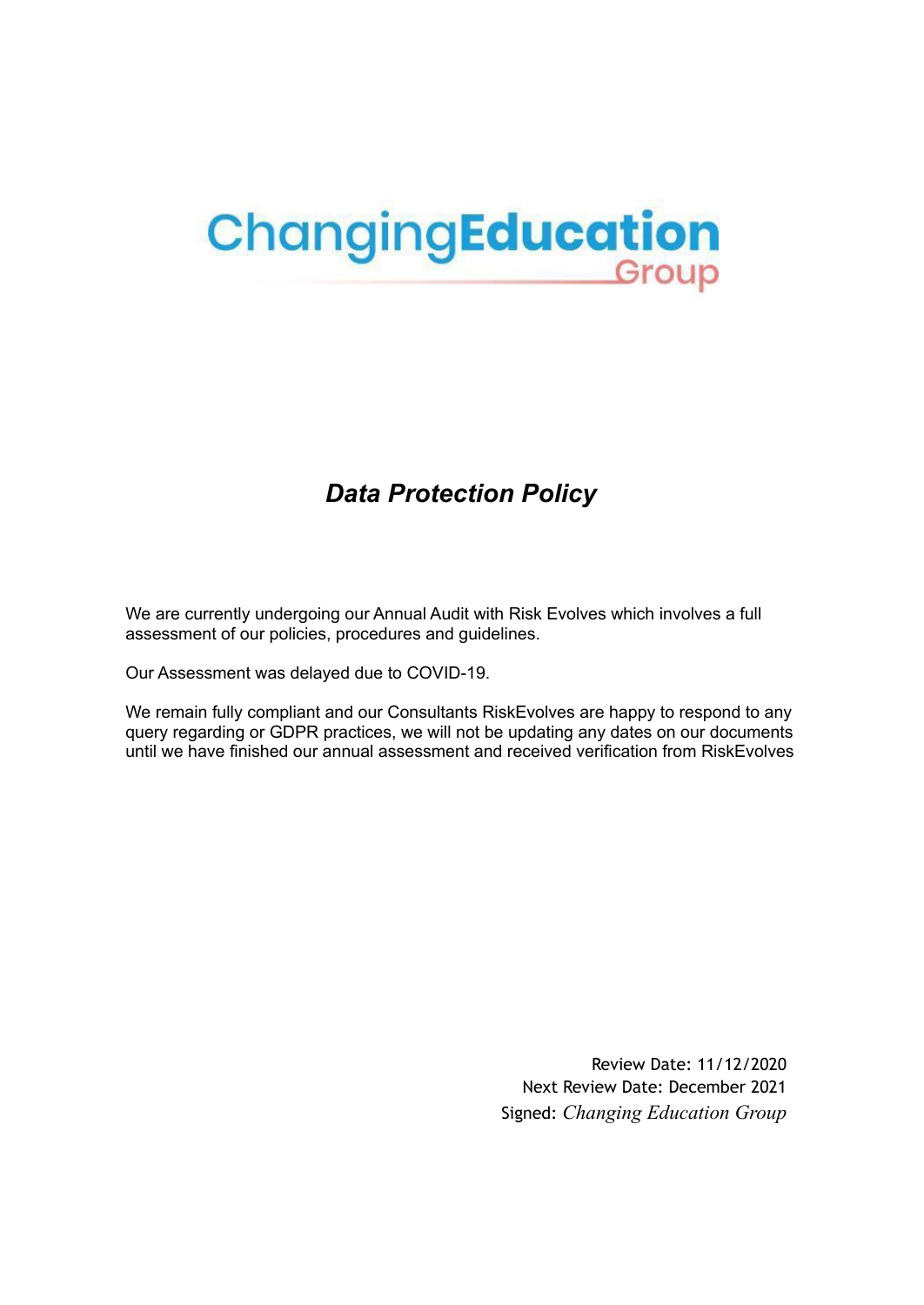#### **Contents**

| 1.                   | <b>AIMS</b>                                                                                                                                                                                                                              | $\overline{\mathbf{3}}$                |
|----------------------|------------------------------------------------------------------------------------------------------------------------------------------------------------------------------------------------------------------------------------------|----------------------------------------|
| 2.                   | <b>LEGISLATION AND GUIDANCE</b>                                                                                                                                                                                                          | $\overline{\mathbf{3}}$                |
| 3.                   | <b>DEFINITIONS</b><br>and the control of the control of the control of the control of the control of the control of the control of the                                                                                                   | 3                                      |
| 5.                   | <b>ROLES AND RESPONSIBILITIES</b>                                                                                                                                                                                                        | 4                                      |
| 5.1<br>5.2<br>5.3    | <b>THE MANAGING DIRECTORS</b><br><b>DATA OFFICER</b><br><b>ALL STAFF</b>                                                                                                                                                                 | 4<br>ERROR! BOOKMARK NOT DEFINED.<br>5 |
| 6.                   | <b>DATA PROTECTION PRINCIPLES</b>                                                                                                                                                                                                        | 5                                      |
| z.                   | <b>COLLECTING PERSONAL DATA</b>                                                                                                                                                                                                          | 6                                      |
| 7.1<br>7.2           | LIMITATION, MINIMISATION AND ACCURACY<br>LAWFULNESS, FAIRNESS AND TRANSPARENCY                                                                                                                                                           | 6<br>6                                 |
| <u>8.</u>            | THE KIND OF INFORMATION WE HOLD ABOUT YOU                                                                                                                                                                                                | $6\phantom{1}$                         |
| 8.1<br>8.2           | EXAMPLES OF DATA THAT WE COLLECT ABOUT YOU :<br>HOW IS YOUR PERSONAL INFORMATION COLLECTED?                                                                                                                                              | $\overline{7}$<br>8                    |
| 9.                   | <b>SHARING PERSONAL DATA</b>                                                                                                                                                                                                             | $\overline{\mathbf{8}}$                |
| <u>10.</u>           | <b>SUBJECT ACCESS REQUESTS</b>                                                                                                                                                                                                           | 9                                      |
| 10.1<br>10.2<br>10.3 | <b>SUBJECT ACCESS REQUESTS</b><br><b>RESPONDING TO SUBJECT ACCESS REQUESTS</b><br>OTHER DATA PROTECTION RIGHTS OF THE INDIVIDUAL                                                                                                         | 9<br>10<br>10                          |
| <u> 11.</u>          | <b>PARENTAL REQUESTS TO SEE THE EDUCATIONAL RECORD</b>                                                                                                                                                                                   | 11                                     |
| <u>12.</u>           | PHOTOGRAPHS AND VIDEOS                                                                                                                                                                                                                   | 11                                     |
| <u>13.</u>           | <b>DATA PROTECTION BY DESIGN AND DEFAULT</b>                                                                                                                                                                                             | 12                                     |
| 14.                  | <b>RETENTION OF RECORDS</b>                                                                                                                                                                                                              | 12                                     |
| <u>15.</u>           | DATA SECURITY AND STORAGE OF RECORDS                                                                                                                                                                                                     | 12                                     |
| 16.                  | DISPOSAL OF RECORDS <b>CONTRACT CONTRACT AND ACCOUNT ACCOUNT OF A CONTRACT CONTRACT OF A CONTRACT OF A CONTRACT OF A CONTRACT OF A CONTRACT OF A CONTRACT OF A CONTRACT OF A CONTRACT OF A CONTRACT OF A CONTRACT OF A CONTRACT </b>     | 13                                     |
| <u>17.</u>           | <b>PERSONAL DATA BREACHES Example 2020 CONTRACT AND INCOMERCIAL CONTRACT OF A SET OF A SET OF A SET OF A SET OF A SET OF A SET OF A SET OF A SET OF A SET OF A SET OF A SET OF A SET OF A SET OF A SET OF A SET OF A SET OF </b>         | 13                                     |
| 18.                  | <b>TRAINING <i>CONTRACTE CONTRACTE CONTRACTE CONTRACTE CONTRACTE CONTRACTE CONTRACTE CONTRACTE CONTRACTE CONTRACTE CONTRACTE CONTRACTE CONTRACTE CONTRACTE CONTRACTE CONTRACTE CONTRACTE CONTRACTE CONTRACTE CONTRACTE CONTRACTE</i></b> | 14                                     |
| 19.                  | <u>Monitoring Arrangements</u> and the contract of the contract of the contract of the contract of the contract of the contract of the contract of the contract of the contract of the contract of the contract of the contract of       | 14                                     |
| 20.                  | <b>LINKS WITH OTHER POLICIES</b>                                                                                                                                                                                                         | 14                                     |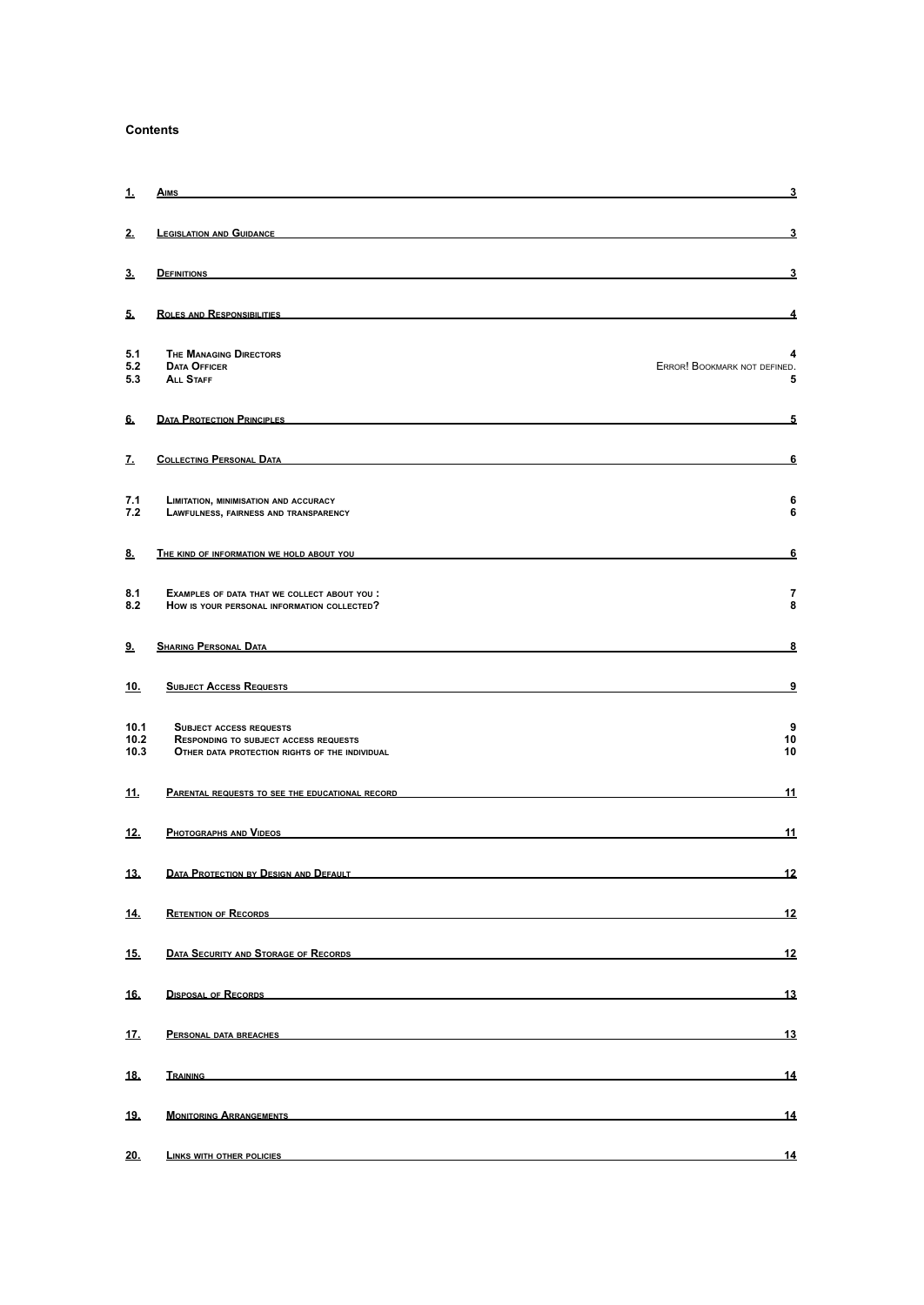# <span id="page-2-0"></span>**1. Aims**

Changing Education Group aims to ensure that all personal data collected about staff, pupils, parents, visitors and other individuals is collected, stored and processed in accordance with the General Data Protection Regulation (GDPR) and the Data Protection Act 2018.

This policy applies to all personal data, regardless of whether it is in paper or electronic format collected about staff.

For details of processing related to pupils, parents, visitors and others, please see our Privacy Policy, copy of which can be found on the company website : <https://changingeducation.co.uk>

# <span id="page-2-1"></span>**2. Legislation and Guidance**

This policy meets the requirements of the EU GDPR and the UK Data Protection Act 2018. It is based on guidance published by the Information Commissioner's Office (ICO) on the EU GDPR and the Data Protection Act 2018 and the ICO's code of practice for subject access requests.

| Term                                       | <b>Definition</b>                                                                                                                                                                                                                                                                                                                                                                                                                                                 |
|--------------------------------------------|-------------------------------------------------------------------------------------------------------------------------------------------------------------------------------------------------------------------------------------------------------------------------------------------------------------------------------------------------------------------------------------------------------------------------------------------------------------------|
| <b>Personal data</b>                       | Any information relating to an identified, or<br>identifiable individual.<br>This may include the individual's:<br>• Name (including initials)<br>Identification number<br>$\bullet$<br>• Location data<br>Online identifier, such<br>as<br>a username<br>It may also include factors specific to the<br>individual's physical, physiological, genetic,<br>mental, economic, cultural or social identity.                                                         |
| <b>Special categories of personal data</b> | Personal data which is more sensitive and<br>more protection,<br>including<br>needs<br><b>SO</b><br>information about an individual's:<br>Racial or ethnic origin<br>$\bullet$<br>Political opinions<br>$\bullet$<br>Religious or philosophical beliefs<br>$\bullet$<br>Trade union membership<br>$\bullet$<br>Genetics<br>$\bullet$<br>Biometrics (such as fingerprints, retina<br>$\bullet$<br>and iris patterns), where used<br>for<br>identification purposes |

# <span id="page-2-2"></span>**3. Definitions**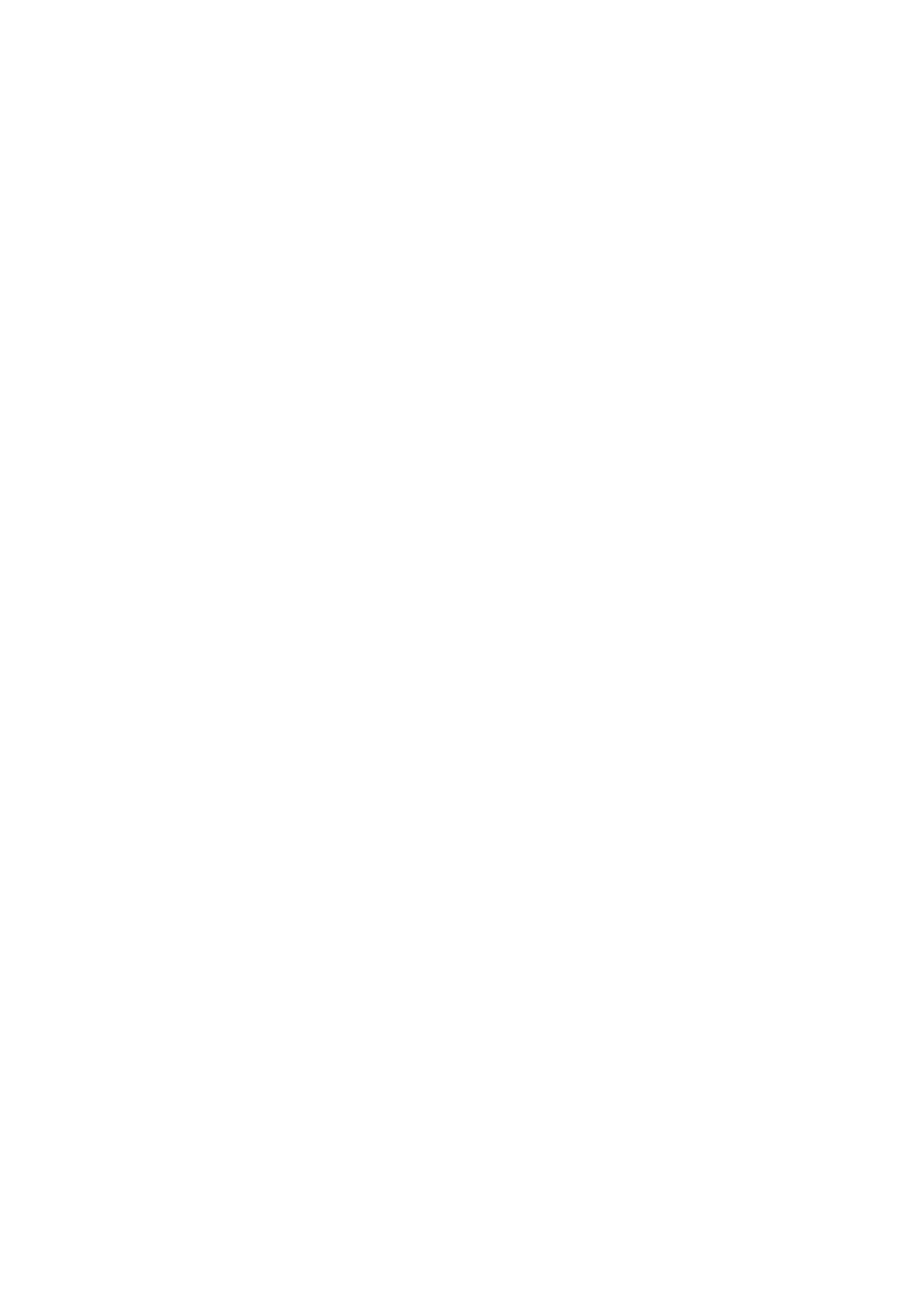|                      | • Health - physical or mental<br>Sex life or sexual orientation                                                                                                                                                                  |
|----------------------|----------------------------------------------------------------------------------------------------------------------------------------------------------------------------------------------------------------------------------|
| <b>Processing</b>    | Anything done to personal data, such as<br>collecting, recording, organising, structuring,<br>storing, adapting, altering, retrieving, using,<br>disseminating, erasing or destroying.<br>Processing can be automated or manual. |
| Data subject         | The identified or identifiable individual<br>whose personal data is held or processed.                                                                                                                                           |
| Data controller      | A person or organisation that determines<br>the purposes and the means of processing<br>of personal data.                                                                                                                        |
| Data processor       | A person or other body, other than an<br>employee of the data controller, who<br>processes personal data on behalf of the<br>data controller.                                                                                    |
| Personal data breach | breach of security leading to<br>the<br>A<br>accidental or unlawful destruction, loss,<br>alteration, unauthorised<br>disclosure of, or<br>access to personal data.                                                              |

# **4. The Data Controller**

The Changing Education Group are registered as a Data Controller with the ICO and will renew this registration annually or as otherwise legally required. Our registration number is **ZA091427.**

# <span id="page-4-0"></span>**5. Roles and Responsibilities**

This policy applies to **all staff** employed by the Group, and to external organisations or individuals working on our behalf. Staff who do not comply with this policy may face disciplinary action.

#### <span id="page-4-1"></span>**5.1 The Managing Directors**

The Managing Directors have overall responsibility for ensuring that each of our organisations comply with all relevant data protection obligations.

#### **5.2 Data Officer**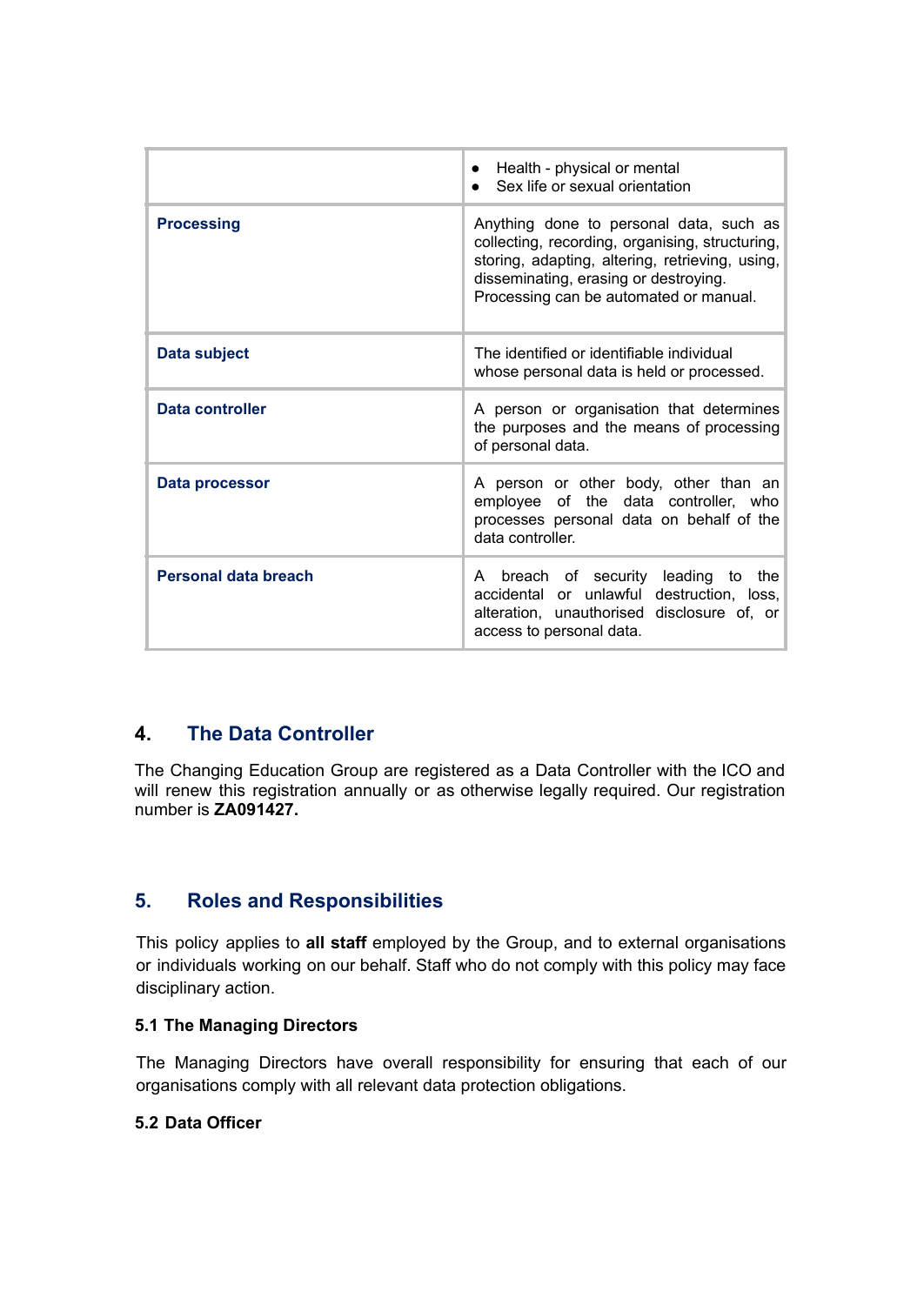The Data Officer is responsible for overseeing the implementation of this policy and monitoring our compliance with data protection law and developing related policies and guidelines where applicable.

They will update the Board of Directors and, where relevant, report to the board their advice and recommendations on data protection issues.

Our Data Officer is Stephen Hackney and is contactable via 01625 827309

#### <span id="page-5-0"></span>**5.3 All Staff**

How we manage data on behalf of our staff and customers is a critical responsibility for all members of staff at Changing Education, regardless of whether they are permanent, temporary, contractors or suppliers. All staff are responsible for:

- processing any data sent by education providers in accordance with this policy
- Contacting the Data Officer in the following circumstances:
	- $\circ$  With any questions about the operation of this policy, data protection law, retaining personal data or keeping personal data secure
	- $\circ$  If they have any concerns that this policy is not being followed
	- $\circ$  If they are unsure whether or not they have a lawful basis to use personal data in a particular way
	- $\circ$  If they need to rely on or capture consent, draft a privacy notice, deal with data protection rights invoked by an individual, or transfer personal data outside the European Economic Area
	- $\circ$  If there has been a data breach
	- $\circ$  Whenever they are engaging in a new activity that may affect the privacy rights of individuals
	- $\circ$  If they need help with any contracts or sharing personal data with third parties

We all have a responsibility to look after the data of all staff within the organisation.

# <span id="page-5-1"></span>**6. Data Protection Principles**

We will comply with data protection law. This says that the personal information we hold about you must be:

- 1. Used lawfully, fairly and in a transparent way.
- 2. Collected only for valid purposes that we have clearly explained to you and not used in any way that is incompatible with those purposes.
- 3. Relevant to the purposes we have told you about and limited only to those purposes.
- 4. Accurate and kept up to date.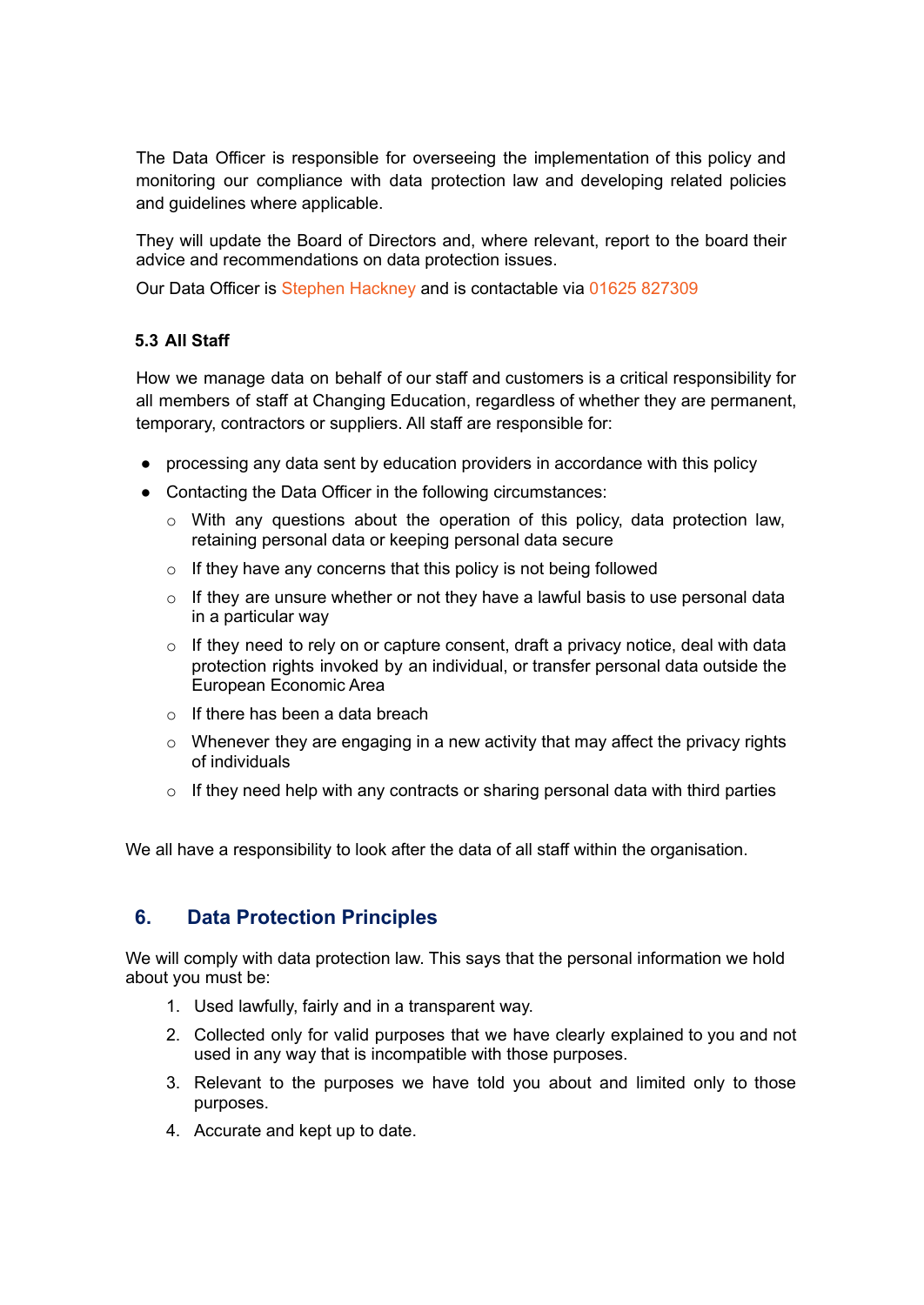- 5. Kept only as long as necessary for the purposes we have told you about.
- 6. Kept securely.

# <span id="page-6-0"></span>**7. Collecting Personal Data**

#### <span id="page-6-1"></span>**7.1 Limitation, minimisation and accuracy**

We will only collect personal data for specified, explicit and legitimate reasons. If we want to use personal data for reasons other than those given when we first obtained it, we will inform the individuals concerned before we do so and seek consent where necessary.

Staff must only process data where it is necessary for them to carry out their contractual roles. This will be done in accordance with the Group's Information Security and Privacy Policy and any data processing agreements that we have in place with our Clients.

#### <span id="page-6-2"></span>**7.2 Lawfulness, fairness and transparency**

We will only process personal data where we have one of 6 'lawful bases' (legal reasons) to do so under data protection law:

- The data needs to be processed so that the Group can fulfil a contract with either an individual (for example, a member of staff), or an organisation (for example, a school, college or supplier) has asked us to take specific steps before entering into a contract
- The data needs to be processed so that we can comply with a legal obligation (for example, right to work checks, or meeting the requirements of HMRC)
- The data needs to be processed to ensure the vital interests of the individual e.g. to protect someone's life or for safe guarding purposes
- The data needs to be processed for the legitimate interests of the Group or a third party (provided the individual's rights and freedoms are not overridden). Some examples where an organisation may have a legitimate interest are some limited instances of marketing, or potentially to prevent fraud (eg. credit checks).
- The individual has freely given clear consent

# <span id="page-6-3"></span>**8. The kind of information we hold about you**

Personal data, or personal information, means any information about an individual from which that person can be identified. It does not include data where the identity has been removed (anonymous data).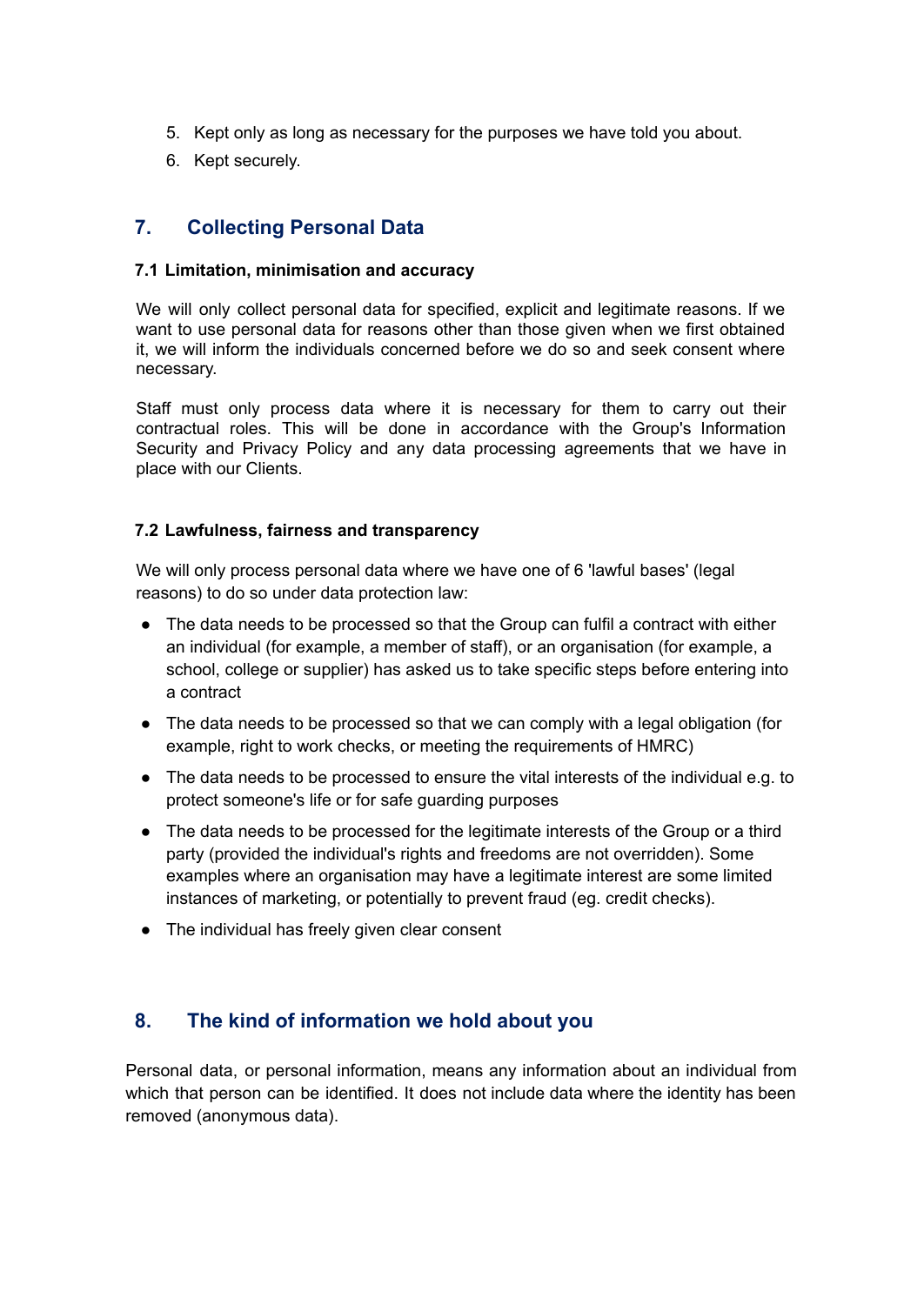There are certain types of more sensitive personal data which require a higher level of protection, such as information about a person's health or sexual orientation. Information about criminal convictions also warrants this higher level of protection.

#### <span id="page-7-0"></span>**8.1 Examples of data that we collect about you :**

We will collect, store, and use the following categories of personal information about you:

- Personal contact details such as name, title, addresses, telephone numbers, and personal email addresses.
- Date of birth.
- Gender.
- Marital status and dependants.
- Next of kin and emergency contact information.
- National Insurance number.
- Bank account details, payroll records and tax status information.
- Salary, annual leave, pension and benefits information.
- Start date and, if different, the date of your continuous employment.
- Leaving date and your reason for leaving.
- Location of employment or workplace.
- Copy of driving licence.
- Recruitment information (including copies of right to work documentation, references and other information included in a CV or cover letter or as part of the application process).
- Employment records (including job titles, work history, working hours, holidays, training records and professional memberships).
- Performance information.
- Disciplinary and grievance information.
- CCTV footage and other information obtained through electronic means such as swipe card records.
- Information about your use of our information and communications systems.
- Photographs.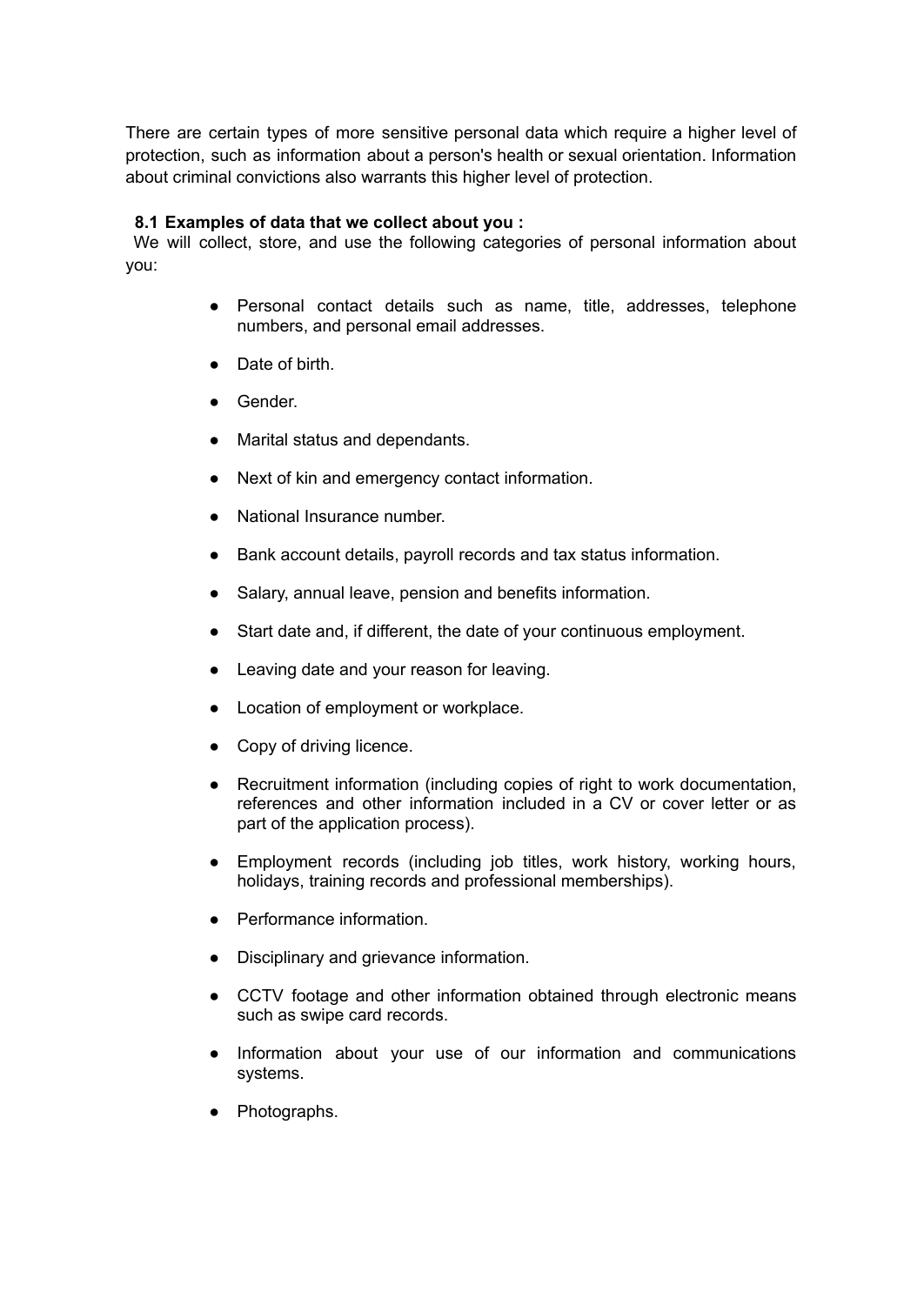● Results of HMRC employment status check, details of your interest in and connection with the intermediary through which your services are supplied.

We may also collect, store and use the following more sensitive types of personal information:

- Information about your health, including any medical condition, health and sickness records, including:
- where you leave employment and under any share plan operated by a group company the reason for leaving is determined to be ill-health, injury or disability, the records relating to that decision;
- details of any absences (other than holidays) from work including time on statutory parental leave and sick leave; and
- where you leave employment and the reason for leaving is related to your health, information about that condition needed for pensions and permanent health insurance purposes.
- Information about criminal convictions and offences which is used for DBS checking and vetting.

#### <span id="page-8-0"></span>**8.2 How is your personal information collected?**

We collect personal information about employees, workers and contactors through the application and recruitment process, either directly from candidates or sometimes from an employment agency or background check provider.

We will collect additional personal information in the course of job-related activities throughout the period of you working for us.

#### <span id="page-8-1"></span>**9. Sharing Personal Data**

We will not normally share personal data with anyone else, but may do so where:

- We need to liaise with other agencies (eg. DBS). Where appropriate we will seek consent as necessary before doing this
- Our suppliers or contractors need data to enable us to provide services to our staff and pupils - for example, our HR Partner, our accountants for payroll processing. When doing this, we will:
	- o Only appoint suppliers or contractors which can provide sufficient guarantees that they comply with data protection law
	- $\circ$  Establish a data sharing agreement with the supplier or contractor, either in the contract or as a standalone agreement, to ensure the fair and lawful processing of any personal data we share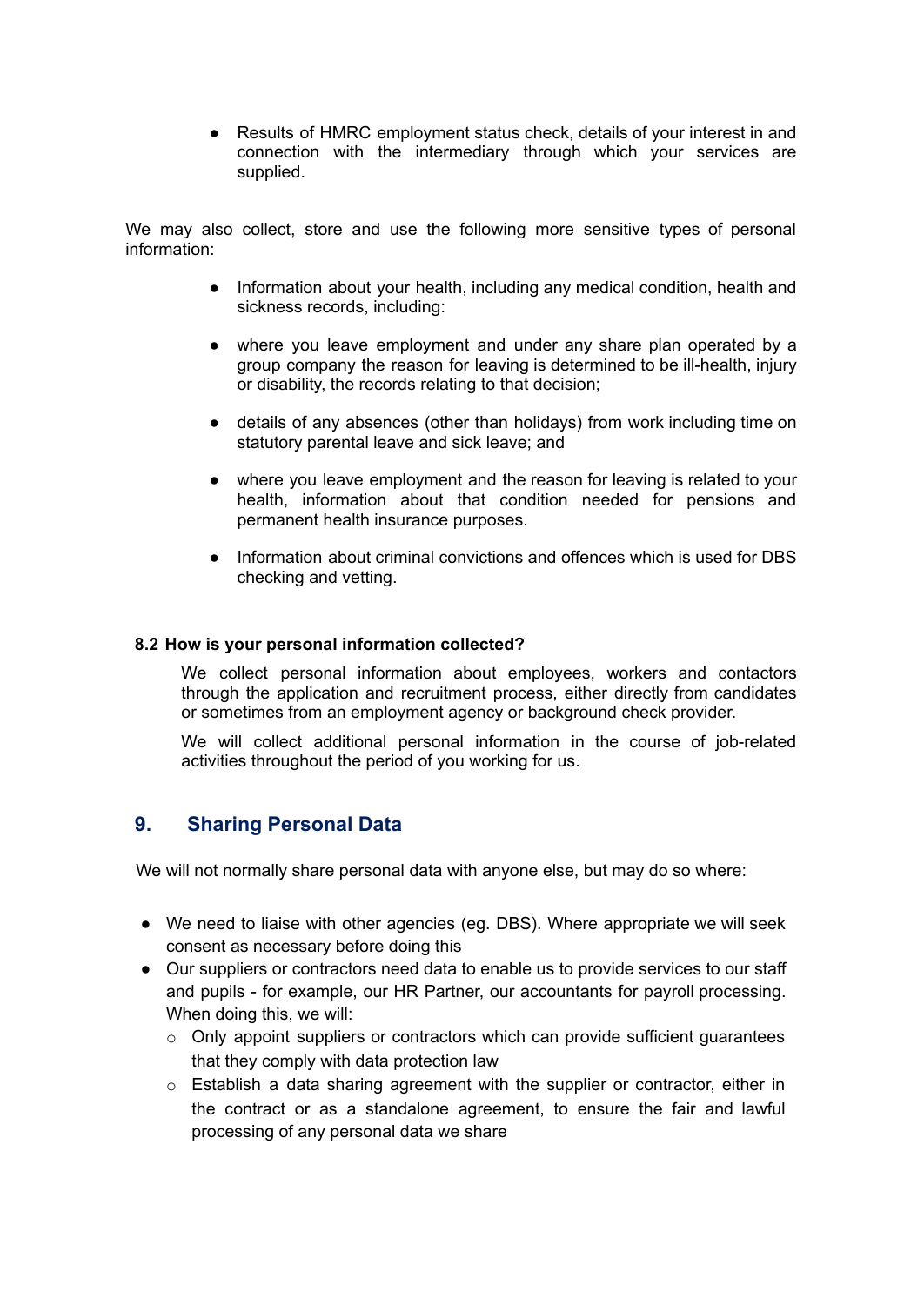$\circ$  Only share data that the supplier or contractor needs to carry out their service, and information necessary to keep them safe while working with us

We will also share personal data with law enforcement and government bodies where we are legally required to do so, including for:

- The prevention or detection of crime and/or fraud
- The apprehension or prosecution of offenders
- The assessment or collection of tax owed to HMRC
- In connection with legal proceedings
- Where the disclosure is required to satisfy our safeguarding obligations
- Research and statistical purposes, as long as personal data is sufficiently anonymised or consent has been provided

We may also share personal data with emergency services and local authorities to help them to respond to an emergency situation that affects any of our staff. Where possible, we will seek your permission before doing so, however if the situation is potentially life threatening and you are unable to provide consent, our Data Officer will provide this information.

Where we transfer personal data to a country or territory outside the European Economic Area, we will do so in accordance with data protection law.

# <span id="page-9-0"></span>**10. Subject Access Requests**

#### <span id="page-9-1"></span>**10.1 Subject access requests**

Individuals have a right to make a 'subject access request' to gain access to personal information that the Group holds about them. This includes:

- Confirmation that their personal data is being processed
- Access to a copy of the data
- The purposes of the data processing
- The categories of personal data concerned
- Who the data has been, or will be, shared with
- How long the data will be stored for, or if this isn't possible, the criteria used to determine this period
- The source of the data, if not the individual
- Whether any automated decision-making is being applied to their data, and what the significance and consequences of this might be for the individual

Subject access requests can be submitted verbally or in writing, either by telephone call, letter, email or fax to the Data Officer. They should include:

● Name of individual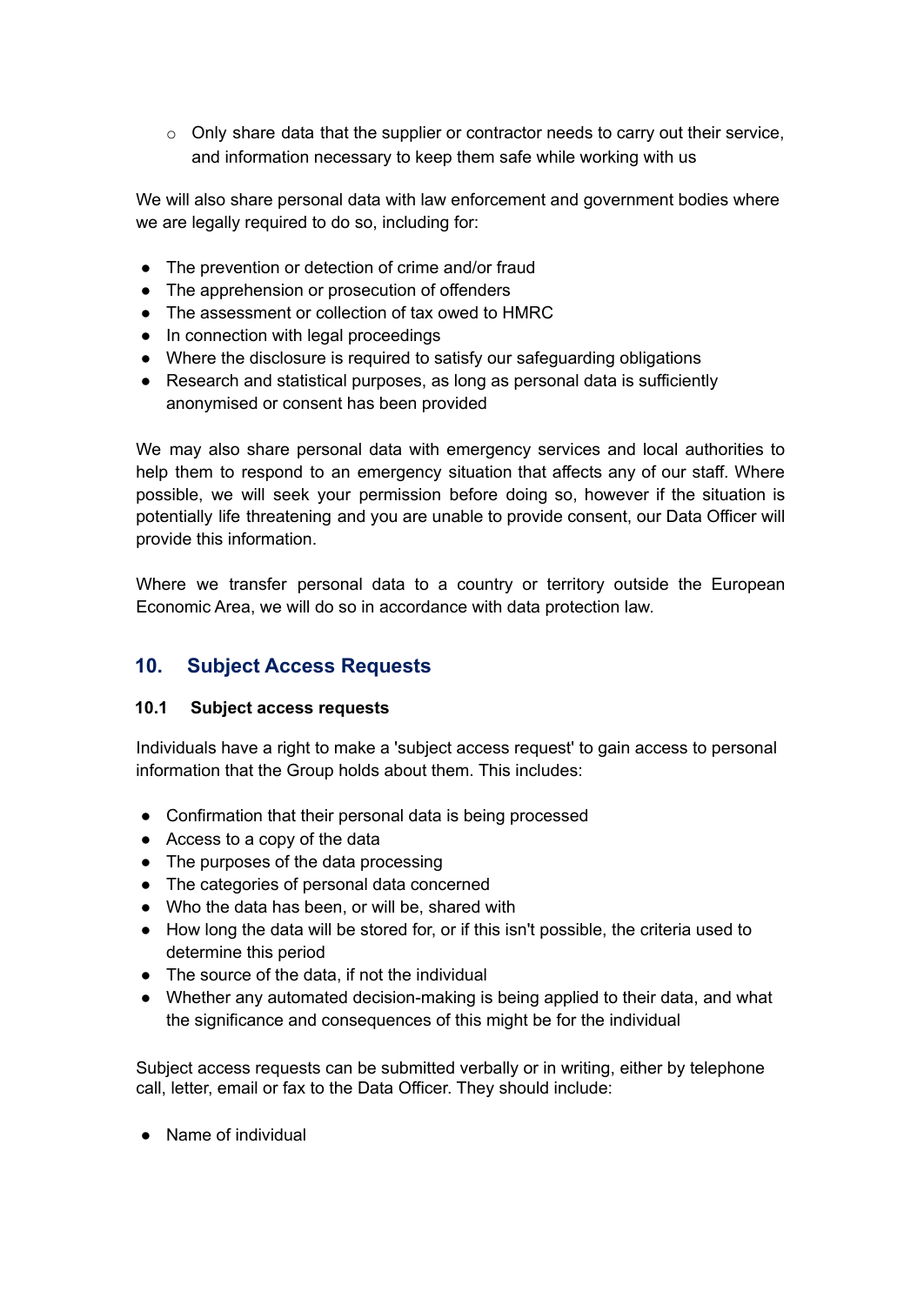- Correspondence address
- Contact number and email address
- Details of the information requested

If staff receive a subject access request they must **immediately** forward it to the Data Officer.

#### <span id="page-10-0"></span>**10.2 Responding to subject access requests**

When responding to requests, we:

- May ask the individual to provide 2 forms of identification
- May contact the individual via phone to confirm the request was made
- Will respond without delay and within **1 month** of receipt of the request
- Will provide the information free of charge
- May tell the individual we will comply within **3 months** of receipt of the request, where a request is complex or numerous. We will inform the individual of this within **1 month**, and explain why the extension is necessary

We will not disclose information if it:

- Might cause serious harm to the physical or mental health of a child or another individual
- Would reveal that a child is at risk of abuse, where the disclosure of that information would not be in the child's best interests
- Is contained in adoption or parental order records
- Is given to a court in proceedings concerning the child

If the request is unfounded or excessive, we may refuse to act on it, or charge a reasonable fee which takes into account administrative costs. A request will be deemed to be unfounded or excessive if it is repetitive or asks for further copies of the same information.

When we refuse a request, we will tell the individual why, and tell them they have the right to complain to the ICO.

#### <span id="page-10-1"></span>**10.3 Other data protection rights of the individual**

In addition to the right to make a subject access request (see above), and to receive information when we are collecting their data about how we use and process it (see section 8), individuals also have the right to:

- Withdraw their consent to processing at any time, however this is only relevant when consent was the original lawful basis for having processed the data in the first place.
- Ask us to rectify, erase or restrict processing of their personal data, or object to the processing of it (in certain circumstances)
- Prevent use of their personal data for direct marketing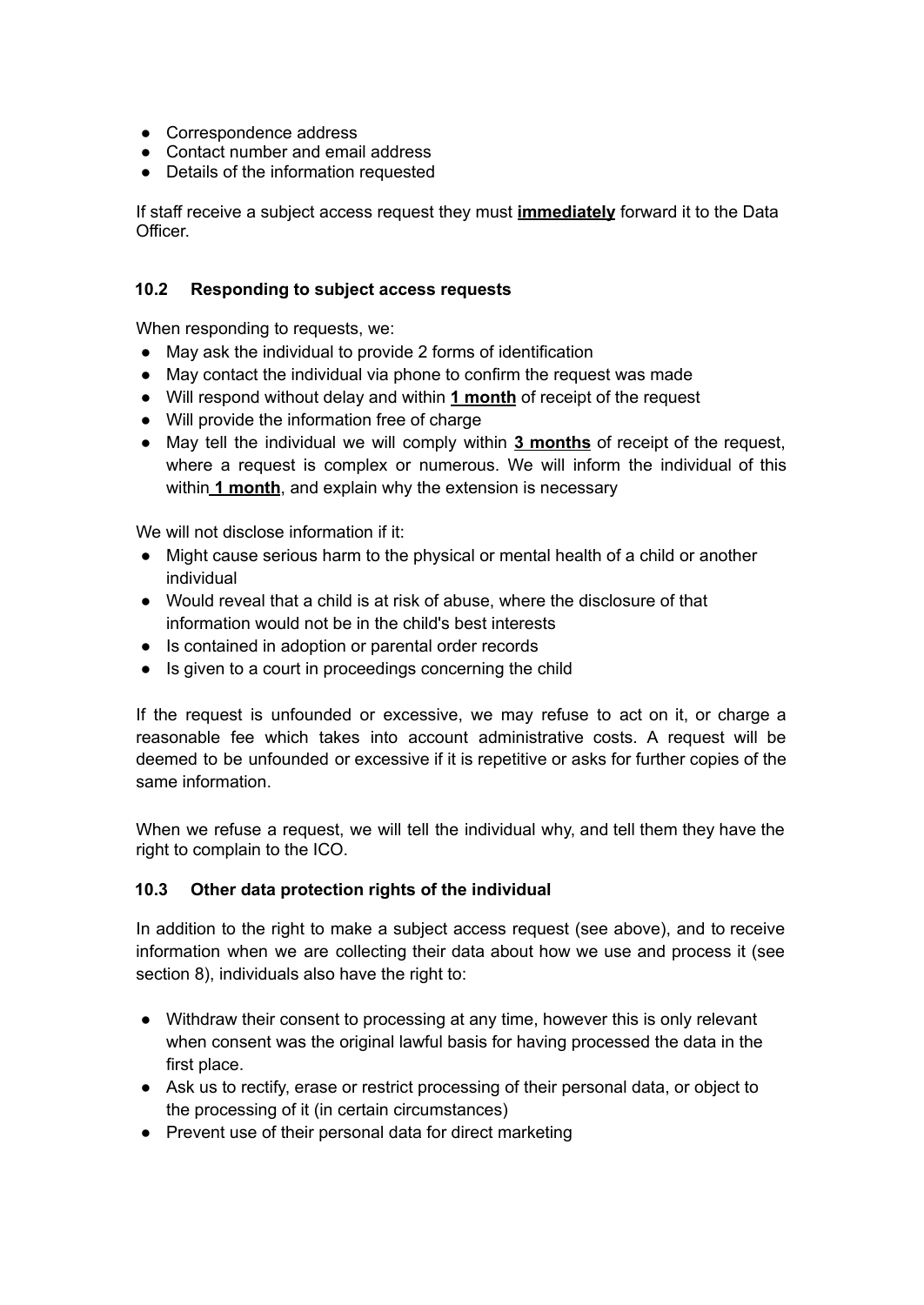- Challenge processing which has been justified on the basis of public interest
- Request a copy of agreements under which their personal data is transferred outside of the European Economic Area
- Object to decisions based solely on automated decision making or profiling (decisions taken with no human involvement, that might negatively affect them)
- Prevent processing that is likely to cause damage or distress
- Be notified of a data breach in certain circumstances
- Make a complaint to the ICO
- Ask for their personal data to be transferred to a third party in a structured, commonly used and machine-readable format (in certain circumstances)

Individuals should submit any request to exercise these rights to the Data Officer. If staff receive such a request, they must immediately forward it to the Data Officer.

# <span id="page-11-0"></span>**11. Parental requests to see the educational record**

Parents, or those with parental responsibility, have a legal right to free access to their child's educational record (which includes most information about a pupil) within **15 days** of receipt of a written request. However, Changing Education Group are defined as Data Processors. All requests must be sent to the contact at the School or College (ie the Data Controller). If you have any doubts or queries on this process, then please contact the Data Officer, Stephen Hackney as soon as possible.

# <span id="page-11-1"></span>**12. Photographs and Videos**

As part of our Group's activities, we may take photographs and record images of Individuals.

We will obtain written consent for photographs and videos to be taken of any person for communication, marketing and promotional materials. Inclusion in all photographs used for marketing and promotional purposes is purely voluntary and there will be no detrimental impact on an individual should you chose not to be involved.

Uses may include:

- Pictures within the Group's Newsletter
- Online on our Group website or social media pages

Consent can be refused or withdrawn at any time. If consent is withdrawn, we will delete the photograph or video and not distribute it further however you should be aware that once an image is posted on social media, we cannot guarantee the possibility of deleting it.

When using photographs and videos in this way we will not accompany them with any other personal information about a child.

Whilst there is no current requirement for the use of photographs on id or security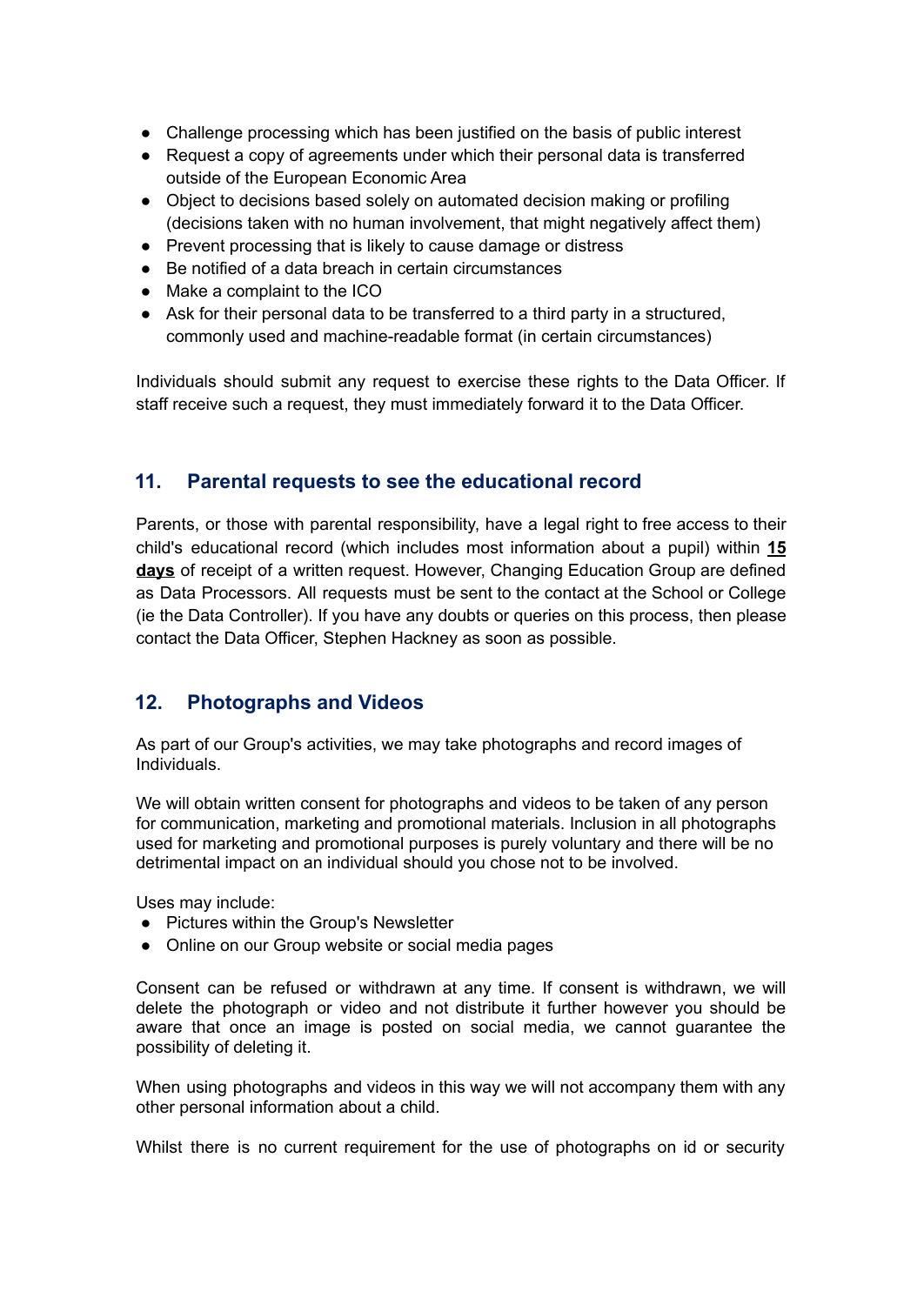passes, if these are required at a future date then this will be communicated to you.

# <span id="page-12-0"></span>**13. Data Protection by Design and Default**

We will put measures in place to show that we have integrated data protection into all of our data processing activities, including:

- Appointing a suitably qualified Data Officer, and ensuring they have the necessary resources to fulfil their duties and maintain their expert knowledge
- Only processing personal data that is necessary for each specific purpose of processing, and always in line with the data protection principles set out in relevant data protection law (see section 6)
- Completing privacy impact assessments where the group's processing of personal data presents a high risk to rights and freedoms of individuals, and when introducing new technologies (the Data Officer will advise on this process)
- Integrating data protection into internal documents including this policy, any related policies and privacy notices
- Regularly training all members of staff on data protection law, this policy, any related policies and any other data protection matters; we will also keep a record of attendance
- Regularly conducting reviews and audits to test our privacy measures and make sure we are compliant
- Maintaining records of our processing activities, including:
	- $\circ$  For the benefit of data subjects, making available the name and contact details of our Data Officer and all information we are required to share about how we use and process their personal data (via our privacy notices)
	- o For all personal data that we hold, maintaining an internal record of the type of data, data subject, how and why we are using the data, any third-party recipients, how and why we are storing the data, retention periods and how we are keeping the data secure

# <span id="page-12-1"></span>**14. Retention of Records**

We have a comprehensive register (GDPR Process Mapping) of the type of data that we store and how long we store this information for. Please get in contact if you require further information.

# <span id="page-12-2"></span>**15. Data Security and Storage of Records**

We will protect personal data and keep it safe from unauthorised or unlawful access, alteration, processing or disclosure, and against accidental or unlawful loss, destruction or damage. At Changing Education, we have invested in the IASME scheme, which includes the UK Government's Cyber Essentials scheme and is aligned to the internal information security standard, ISO27001.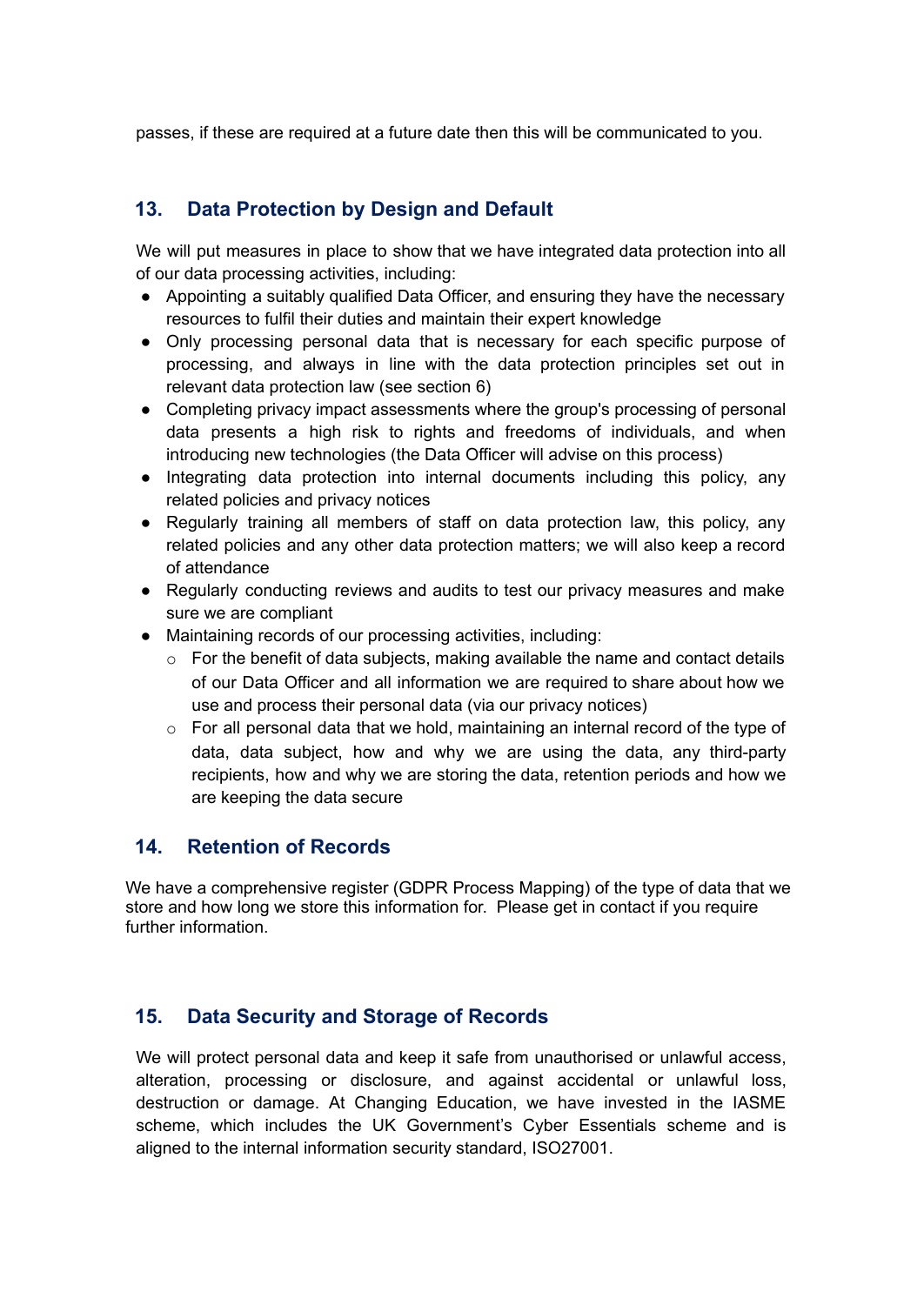In particular:

- Paper-based records and portable electronic devices, such as laptops and hard drives that contain personal data are kept under lock and key when not in use
- Papers containing confidential personal data must not be left on desks, pinned to notice/display boards, or left anywhere else where there is general access
- Where personal information needs to be taken off site, staff must sign it in and out from the office
- Passwords that are at least 8 characters long containing letters and numbers are used to access school computers, laptops and other electronic devices. Staff are reminded to change their passwords at regular intervals
- Encryption software is used to protect all portable devices and removable media, such as laptops.
- Where we need to share personal data with a third party, we carry out due diligence and take reasonable steps to ensure it is stored securely and adequately protected

Further information on how we secure information is held in our Information Security and Privacy Policy and the HR Handbook.

# <span id="page-13-0"></span>**16. Disposal of Records**

Personal data that is no longer needed will be disposed of securely. Personal data that has become inaccurate or out of date will also be disposed of securely, where we cannot or do not need to rectify or update it.

# <span id="page-13-1"></span>**17. Personal data breaches**

The Group will make all reasonable endeavors to ensure that there are no personal data breaches. However, we are mindful that mistakes can and do happen. If you are aware of any incident, or a 'near miss' where the organisation has the opportunity to improve, then please contact the Data Officer asap.

When appropriate, we will follow our Data Breach Procedure and report the data breach to the ICO within **72 hours**. Such breaches may include, but are not limited to:

- The theft of any portable device.
- The theft or loss of any data.
- Ransomware on our computer system
- The loss of any paper records.

In the event that personal information relating to staff is lost, you will be notified with 72